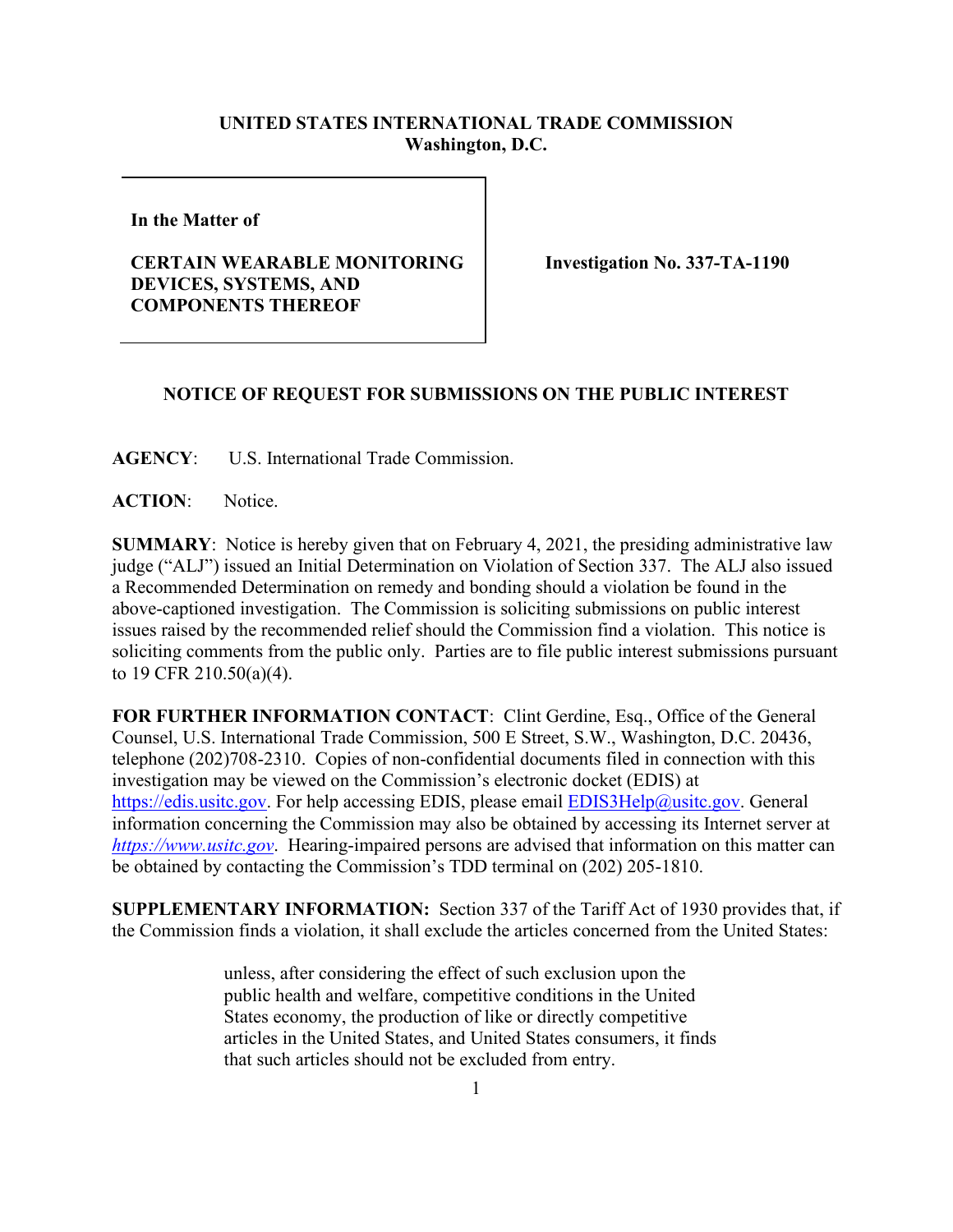19 U.S.C. 1337(d)(1). A similar provision applies to cease and desist orders. 19 U.S.C.  $1337(f)(1)$ .

The Commission is soliciting submissions on public interest issues raised by the recommended relief should the Commission find a violation, specifically: a limited exclusion order directed to certain wearable monitoring devices, systems, and components thereof imported, sold for importation, and/or sold after importation by respondents Fitbit, Inc. ("Fitbit") of San Francisco, California; Garmin International, Inc. and Garmin USA, Inc. ("the domestic Garmin Respondents"), both of Olathe, Kansas; Garmin Ltd. d/b/a Garmin Switzerland GmbH of Schaffhausen, Switzerland; Ingram Micro Inc. of Irvine, California; Maintek Computer (Suzhou) Co., Ltd. of Jiangsu Province, China; and Inventec Appliances (Pudong) of Shanghai, China; and cease and desist orders issue directed to the domestic Garmin Respondents and Fitbit.

The Commission is interested in further development of the record on the public interest in this investigation. Accordingly, members of the public are invited to file submissions of no more than five (5) pages, inclusive of attachments, concerning the public interest in light of the ALJ's Recommended Determination on Remedy and Bonding issued in this investigation on February 4, 2021.Comments should address whether issuance of the recommended remedial orders in this investigation, should the Commission find a violation, would affect the public health and welfare in the United States, competitive conditions in the United States economy, the production of like or directly competitive articles in the United States, or United States consumers.

In particular, the Commission is interested in comments that:

- (i) explain how the articles potentially subject to the recommended remedial orders are used in the United States;
- (ii) identify any public health, safety, or welfare concerns in the United States relating to the recommended orders;
- (iii) identify like or directly competitive articles that complainant, its licensees, or third parties make in the United States which could replace the subject articles if they were to be excluded;
- (iv) indicate whether complainant, complainant's licensees, and/or third-party suppliers have the capacity to replace the volume of articles potentially subject to the recommended orders within a commercially reasonable time; and
- (v) explain how the recommended orders would impact consumers in the United States.

Written submissions must be filed by the close of business on March 8, 2021.